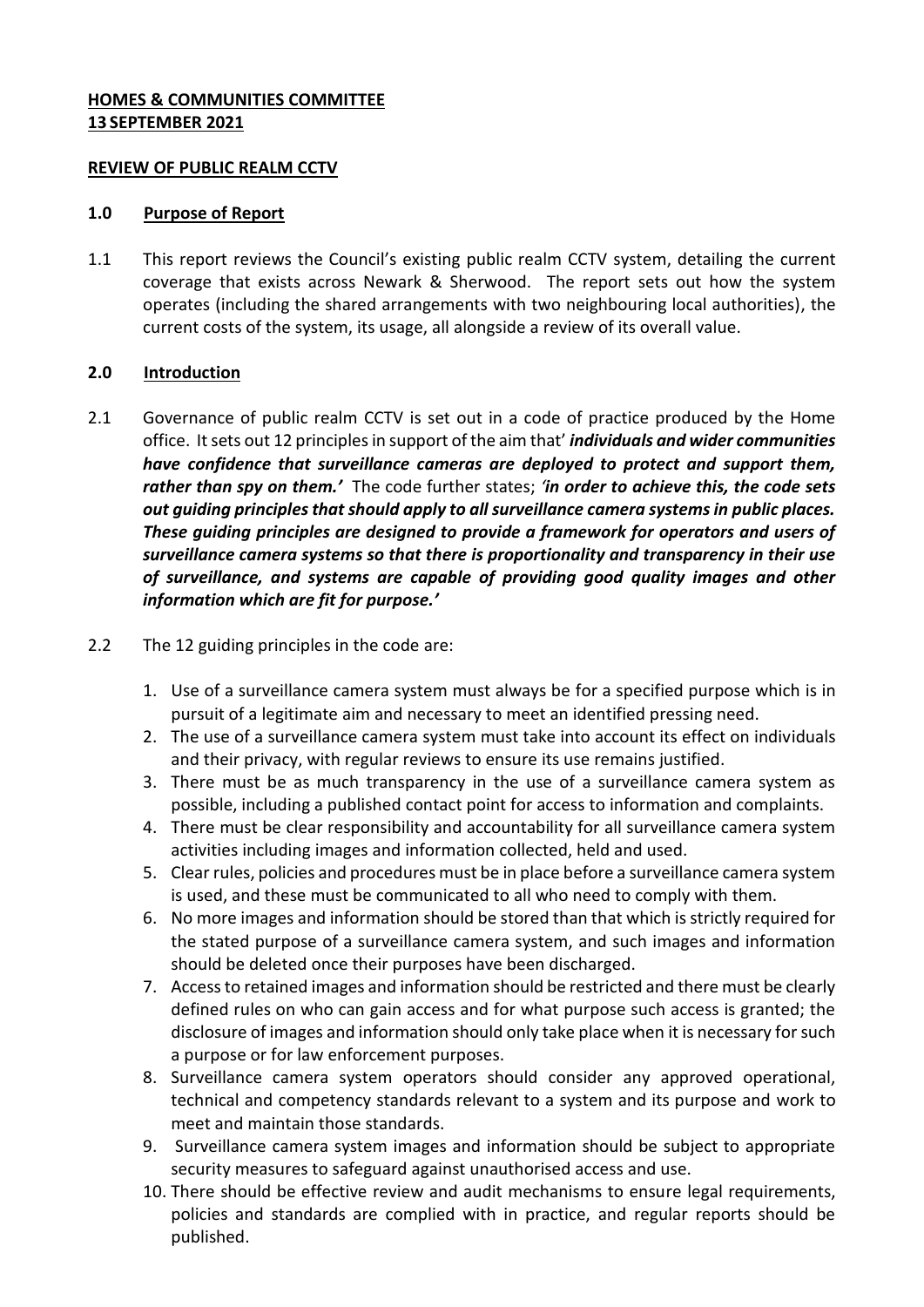- 11. When the use of a surveillance camera system is in pursuit of a legitimate aim, and there is a pressing need for its use, it should then be used in the most effective way to support public safety and law enforcement with the aim of processing images and information of evidential value.
- 12. Any information used to support a surveillance camera system which compares against a reference database for matching purposes should be accurate and kept up to date.
- 2.3 The existing CCTV installation first went live in 1999 with 16 cameras covering Newark Town Centre. These were funded in the main by the Council with a supporting capital contribution from the Newark business community. In later years, grants from the Home Office allowed increased coverage of areas such as Southwell and by working with the Town Council in Ollerton and Clipstone, coverage was provided to those areas as well. It is fair to say that over the years the CCTV system and areas that it covers has expanded and developed in a piecemeal manner to provide the coverage that exists today.
- 2.4 The initial driver to the location of CCTV was in those areas of highest need, and this was based on both real and perceived need from the police and Members and officers of the council. Appendix One shows the camera locations as clusters across the District and an associated list of the locations.
- 2.5 This review has been undertaken to ensure that the Newark and Sherwood public realm CTTV network is in compliance with principles set out in one and two above and in particular the usage of the cameras and their locations compared to incidents and crime levels.

## **3.0 Background Information**

- 3.1 The CCTV control room currently situated at Sherwood Lodge l monitors cameras for Newark and Sherwood, Ashfield DC and Broxtowe BC and also acts as an out of hours resource. A shared CCTV service between the three authorities has been in existence for over nine years, with costs and savings being shared proportionately according to the number of cameras that each council has. The service is delivered through a service level agreement, with this Council acting as the host authority.
- 3.2 The system is currently monitored on a 24/7 basis and requests to access the system come from a range of services, with the main one being the Police. Council services such as, Markets and Car Parks, Civil Enforcement Officers (Traffic Wardens), Community Protection Officers, Licensing and Neighbourhood Wardens also request access and assistance from the system. Private companies such as insurance companies often submit requests to check the system and provide them with images. Where it is appropriate to do so, these are provided and they are charged a fee for this service. A radio link system is also operated by the CCTV control room and is accessed by Shop Watch and Pub Watch members allowing liaison between all users (including the Police) in order to support response to live incidents e.g. shop lifting.
- 3.3 As to be expected, the system is used primarily to react to live incidents in public spaces e.g. violence, shop theft, however it can also be used for other purposes. Evidence may be retrieved from the system after an event has taken place or it may be used as part of an appropriately authorized surveillance operation. Accidents, cash run monitoring, and emergency planning incidents (flooding etc.) are examples of other uses of the CCTV system. The CCTV system therefore contributes to, and is an important element of, the Community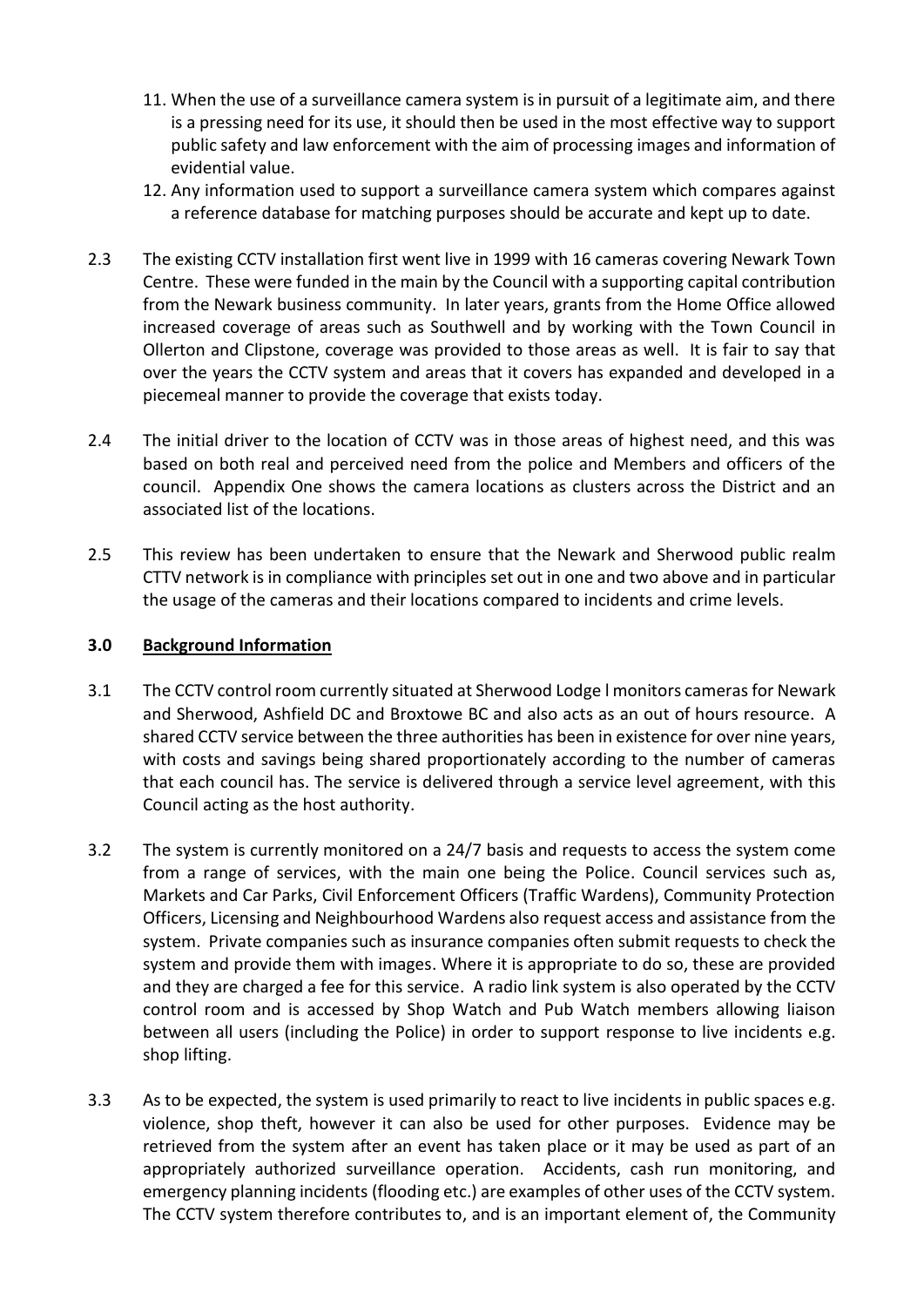Safety Partnership's strategy for providing safe and welcoming environments for all who reside, work and visit the area.

- 3.4 The system is monitored by staff under a contract with Profile Security Services Limited, located in the control room at Sherwood Lodge. In addition to the CCTV monitoring, the staff also provide an out of hours call centre for the Council and will initiate our emergency plans if the need arises. Newark and Sherwood pay an annual contribution of £72,000. The contract with Profile is proportionately divided between the three authorities based on the number of cameras each authority has.
- 3.5 The Control Room also has responsibility for monitoring the Pub Watch and Shop Watch radio link, which the Police have access to. In addition to access to this radio system we have limited access to the Police radio in order to be able to assist with live incidents and make them aware of issues as they arise. This provides an additional layer of protection to our own staff and assets in the event of an incident occurring in one of our own buildings.
- 3.6 In total there are currently seventy three fixed cameras in Newark and Sherwood with an additional seven mobile cameras which may be redeployed to react to issues that are not covered by the fixed system, for instance to respond to anti-social behaviour cases. The fixed cameras cover Newark, Balderton, Southwell, Clipstone, and Ollerton.

## **How Does CCTV Work and How Effective Is It?**

- 3.7 It is generally accepted that a CCTV system has three main functions;
	- 1. To reassure the public and reduce the fear of crime and anti-social behaviour.
	- 2. To deter potential offenders from committing crime and anti-social behaviour.
	- 3. To act as a tool for gathering evidence in detecting crime etc.
- 3.8 The first two functions are difficult to measure and no specific data exists to demonstrate the effectiveness of our system in achieving them. The Home Office suggests that CCTV is most likely to deter people from committing criminal acts such as car theft and criminal damage in car parks but does very little to deter violent acts, especially when fuelled by alcohol. We also generally find that members of the public will often request the installation of CCTV when they are in fear of crime and expressing concerns about a perceived spike in criminal activity in their area. This links to function one above, in that the presence of CCTV, often when combined with other factors such as good lighting, will provide reassurance to the public that they are safer in such an area.
- 3.9 With the Council operating as a statutory partner of the Community Safety Partnership and the Council's own obligations under Crime and Disorder legislation, the provision of CCTV to support the Police as one of our key partners in their frontline work is an important element of the service. However, it must be noted that the provision of CCTV is not a statutory service as such and so the Council is under no obligation to provide it.
- 3.10 The Business Manager Public Protection has discussed the role of CCTV with Inspector Charlotte Allardice the Local Area Commander for Newark and Sherwood. She has confirmed that a good quality CCTV system is an invaluable tool in helping them to tackle a whole range of incidents that they get called to attend, either live or after the event.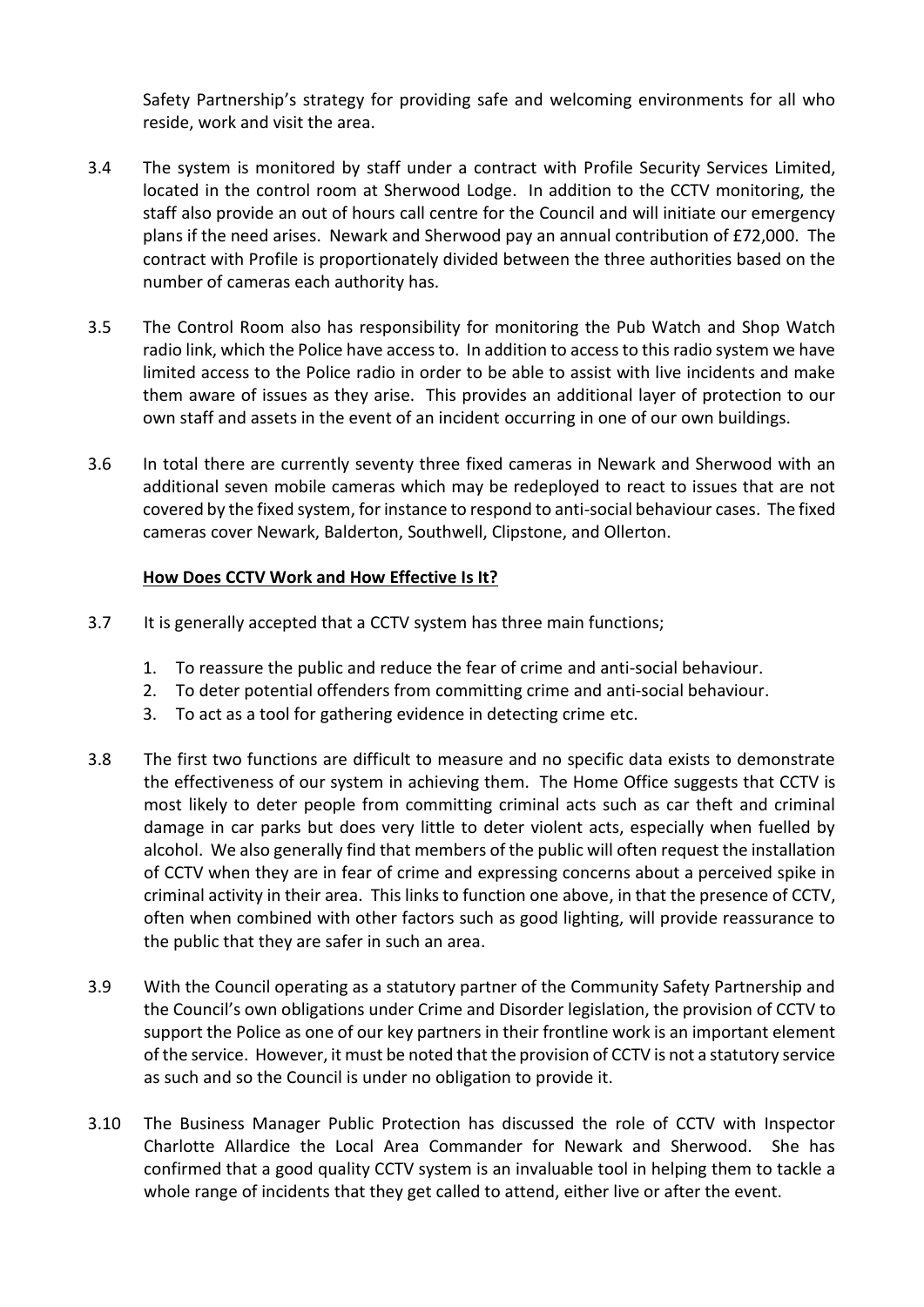- 3.11 The public realm network covers a wide range of locations, in the main covering the town centres of the larger populated areas. These are:
	- Newark
	- Balderton
	- Southwell
	- **Ollerton**
	- **Clipstone**

The public realm CCTV network is made up of 73 fixed cameras.

- 3.12 Some cameras have been installed in particular locations due to particular incidents or at the request of town and parish councils. Some housing estates have had CCTV installed (eg Yorke Drive) in response to requests from Housing colleagues where criminality or anti-social behaviour has been a problem. A number of cameras have been specifically located to provide coverage on Housing Revenue Account land
- 3.13 The CCTV control room operates in two main ways in relation to incidents. The operatives proactively monitor a number of selected cameras. This is normally based on historic usage and known problem areas. However they can also monitor selected cameras at the request of the police or the Council. This is really useful when activities are known to take place at particular locations and/or times. The second way it operates to react to emerging or ongoing incidents. These may be calls from the police or council staff to monitor a particular area or camera in response to a live incident. A number of cameras are often used to track the incident. These are recorded as reactive incidents.
- 3.14 During the year 2019 the system recorded 1433 incidents in our area. This reduced to 1259 in 2020 but much of this was due to the impact of the national lockdowns. The covid pandemic had a noticeable impact on crime and anti-social behaviour and therefore the 2020 figures are considered to be unrepresentative of a 'normal' year.
- 3.15 The types of incidents recorded cover a wide range and many of these could often be classed in more than one incident type. However, the control room operatives will only record one category for each incident. **Appendix Two** gives a full breakdown of the recorded usage of the system in Newark and Sherwood for the years 2019 and 2020.
- 3.16 The table below shows the total number of proactive and reactive incidents for the years 2029 and 2020. The table also shows the number of times in the year that footage has been viewed. It should be noted that viewings do not necessarily relate to an incident as a viewing can be a retrospective look at an occurrence that has not previously been identified by the control room as an incident. Therefore it should be noted that the total 'worth' of the CCTV system is incidents plus viewings.

| <b>Incident Type</b> | 2019 | 2020 |
|----------------------|------|------|
| Proactive            | 349  | 403  |
| Reactive             | 1084 | 856  |
| Total incidents      | 1433 | 1259 |
| Viewings             | 647  | 377  |

3.17 The table at Appendix Two shows that anti-social behaviour is the top activity captured by CCTV. Whilst not specifically a crime in its own right it does have a serious adverse impact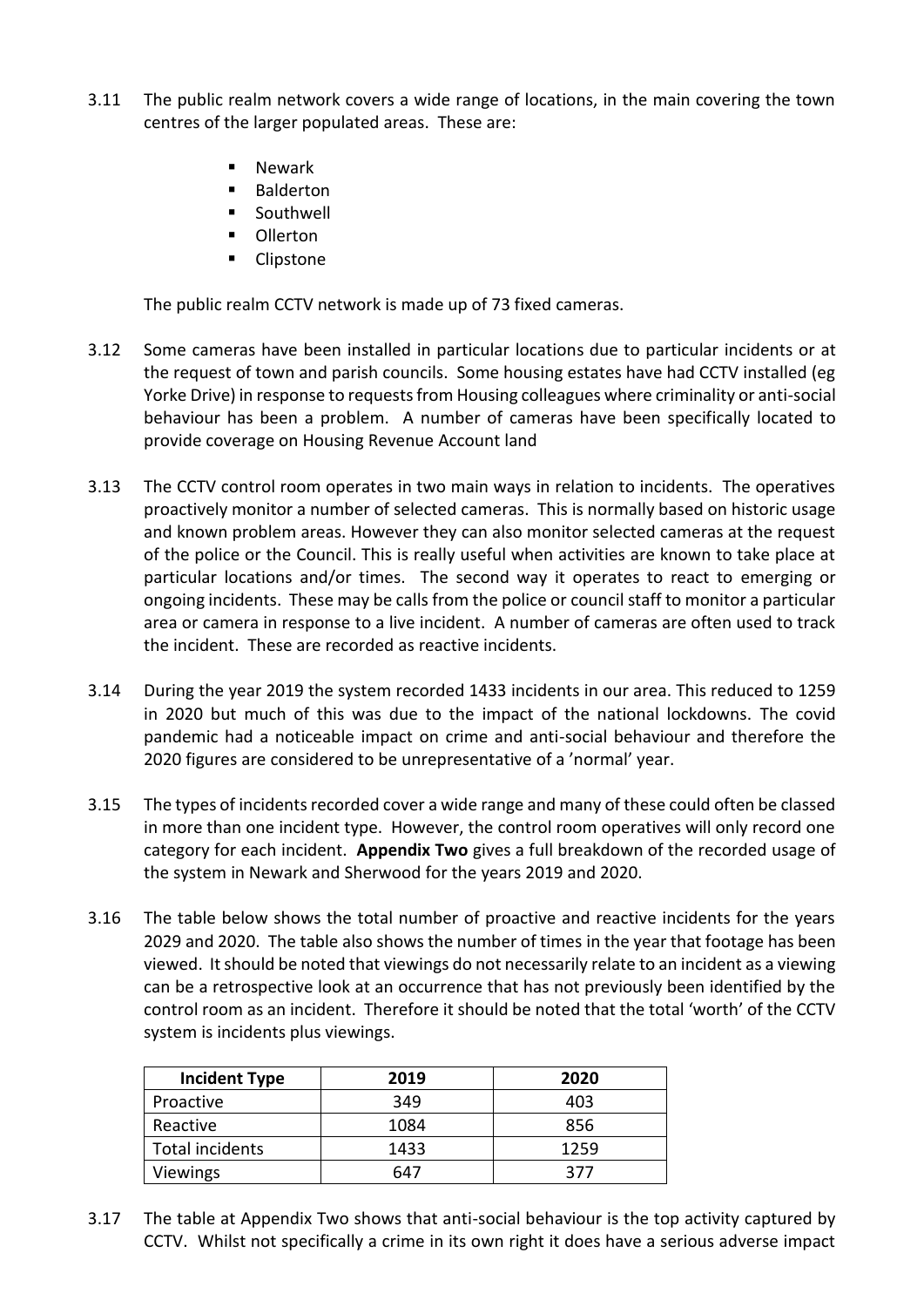on communities. CCTV is used to identify individuals, monitor behaviour and to support injunctions and other formal actions.

3.18 The tables at **Appendix 3** shows the locations of the cameras in Newark and Sherwood.

Table 3a shows the location and associated incidents and viewing for each camera.

Table 3b shows each camera ranked by the number of incidents.

Table 3c the cameras ranked by viewings in each year.

- 3.19 As can be seen from the figures in the tables there is a big difference in the numbers of incidents and viewings associated with each camera and this highlights the varied use of each camera. There are obvious reasons as to why the cameras in Newark town centre are the most highly ranked in terms of incidents and viewings. The population size, the night time economy and the general footfall in the town centre are all factors.
- 3.20 Principles one and two of the code need to be considered against the viewings and incidents of each camera to ensure that they are meeting the need for a camera.

| <b>Ward Name</b>                     | <b>Crime Volume: Apr</b><br>19-Mar 20 | <b>Rank</b>             | % of Total |
|--------------------------------------|---------------------------------------|-------------------------|------------|
| Castle Ward                          | 1215                                  | $\mathbf{1}$            | 23%        |
| <b>Bridge Ward</b>                   | 559                                   | $\overline{2}$          | 11%        |
| <b>Beacon Ward</b>                   | 469                                   | 3                       | 9%         |
| <b>Ollerton Ward</b>                 | 348                                   | $\overline{\mathbf{4}}$ | 7%         |
| Devon Ward                           | 330                                   | 5                       | 6%         |
| Edwinstowe & Clipstone Ward          | 306                                   | 6                       | 6%         |
| Lowdham Ward                         | 272                                   | $\overline{7}$          | 5%         |
| Rainworth North & Rufford<br>Ward    | 231                                   | 8                       | 4%         |
| Balderton North & Coddington<br>Ward | 213                                   | 9                       | 4%         |
| Collingham Ward                      | 204                                   | 10                      | 4%         |
| Southwell Ward                       | 178                                   | 11                      | 3%         |
| Rainworth South & Blidworth<br>Ward  | 161                                   | 12                      | 3%         |
| Muskham Ward                         | 140                                   | 13                      | 3%         |
| Farndon & Fernwood Ward              | 137                                   | 14                      | 3%         |
| <b>Balderton South Ward</b>          | 127                                   | 15                      | 2%         |
| Sutton-on-Trent Ward                 | 127                                   | 16                      | 2%         |
| <b>Boughton Ward</b>                 | 102                                   | 17                      | 2%         |
| <b>Bilsthorpe Ward</b>               | 67                                    | 18                      | 1%         |
| Dover Beck Ward                      | 51                                    | 19                      | 1%         |
| Farnsfield Ward                      | 43                                    | 20                      | 1%         |
| <b>Trent Ward</b>                    | 35                                    | 21                      | 1%         |
| <b>District</b>                      | 5315                                  |                         | 100%       |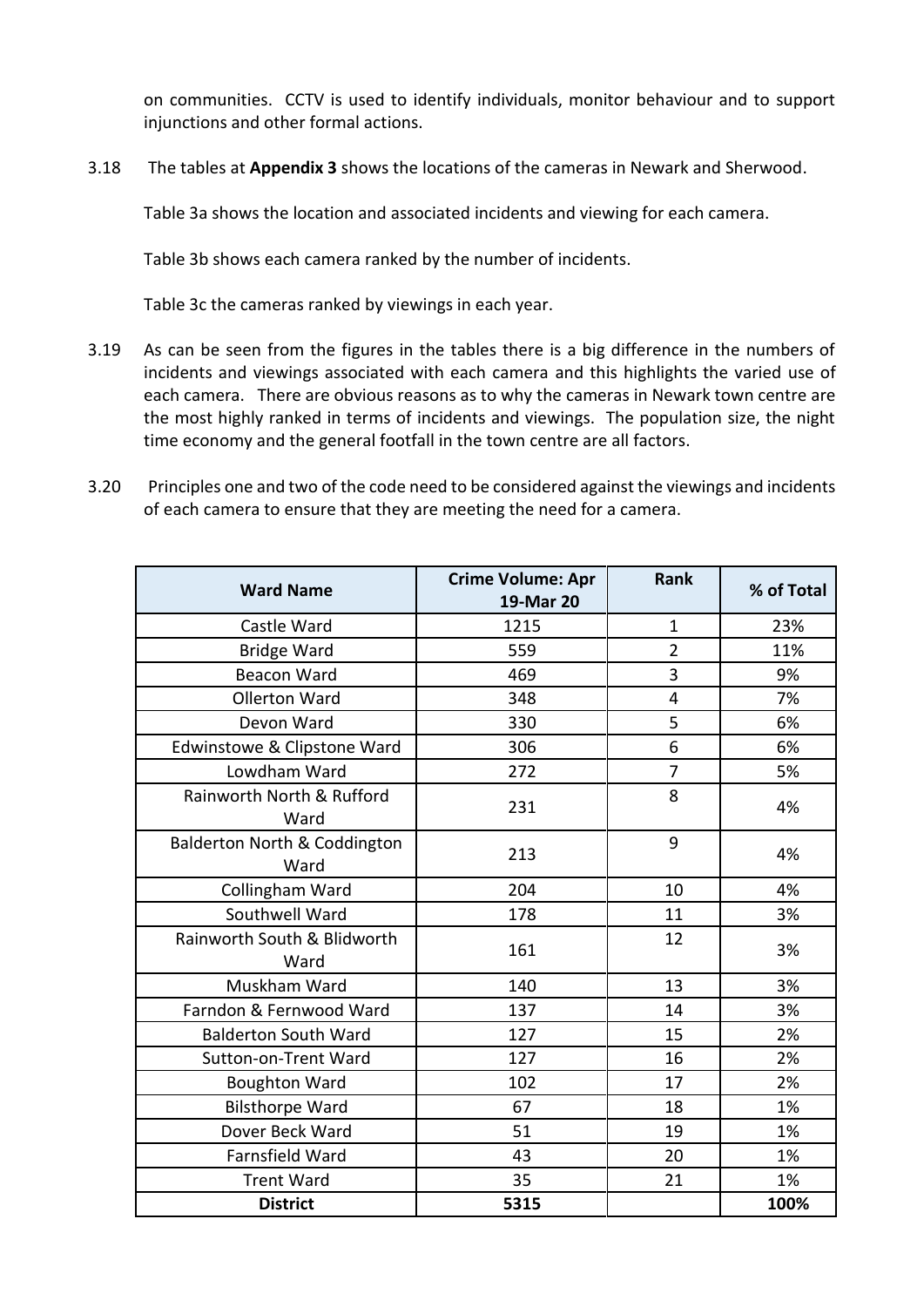- 3.21 A second consideration is a comparison of the locations of the cameras with recorded crime. It is perhaps no surprise that the top wards for recorded crime are to be found in Newark and again no surprise that these are the wards include or are adjacent to the town centre. See table above.
- 3.22 It is also worthy of note that the communities of Ollerton and Clipstone also feature highly on the crime rankings and these are locations for public realm CCTV. The wards ranked from seven downwards have relatively low levels of crime.
- 3.23 The Newark wards occupy four of the top five rankings in the above table and this equates to 48% of the crime recorded. The total number of cameras in the same areas is 47 which is 64% of the total camera provision.
- 3.24 CCTV and its deployment is not a single standalone tool. It has the ability to:
	- $\bullet$  Identify crime/ASB as it happens
	- support the investigation of crime/ASB after the event
	- provide a deterrent to crime/ASB
	- provide intelligence to identify future actions
- 3.25 It is a single element of a wider range of interventions that can use CCTV data. The data can be used to identify the need for targeted and increased patrols, the timings of these patrols and particular locations or individuals. This is used by both the police and the council to deploy police officers and Community Protection Officers.
- 3.26 Members will be aware that the Safer Streets Project was implemented in areas of Newark. The satisfaction survey undertaken at the end of the scheme asked a number of questions about the role of CCTV. 68% felt that improved CCTV had made then feel safer.
- 3.27 The Safer Streets project was also used to fund a number of Automatic Number Plate Recognition (ANPR) cameras at strategic locations across Newark. ANPR cameras operate in a different way to fixed public realm CCTV but are complementary to them. The potential sale of Newark Police station could provide additional funding to support expansion of this network.

#### **The Cost of Providing CCTV**

- 3.27 The net cost to the Council of the current system in 2021/22 is budgeted at £149,160. This is made up of £235,550 direct expenditure less £86,390 of income. The income received is made up of the HRA and external partners.
- 3.28 Costs which are appropriate to share across the partnership are split in a proportionate manner based on the number of cameras that each authority has. The table blow shows the total number of cameras per authority and the total number of incidents per authority and the respective percentages. These are 2019 figures for the calendar year.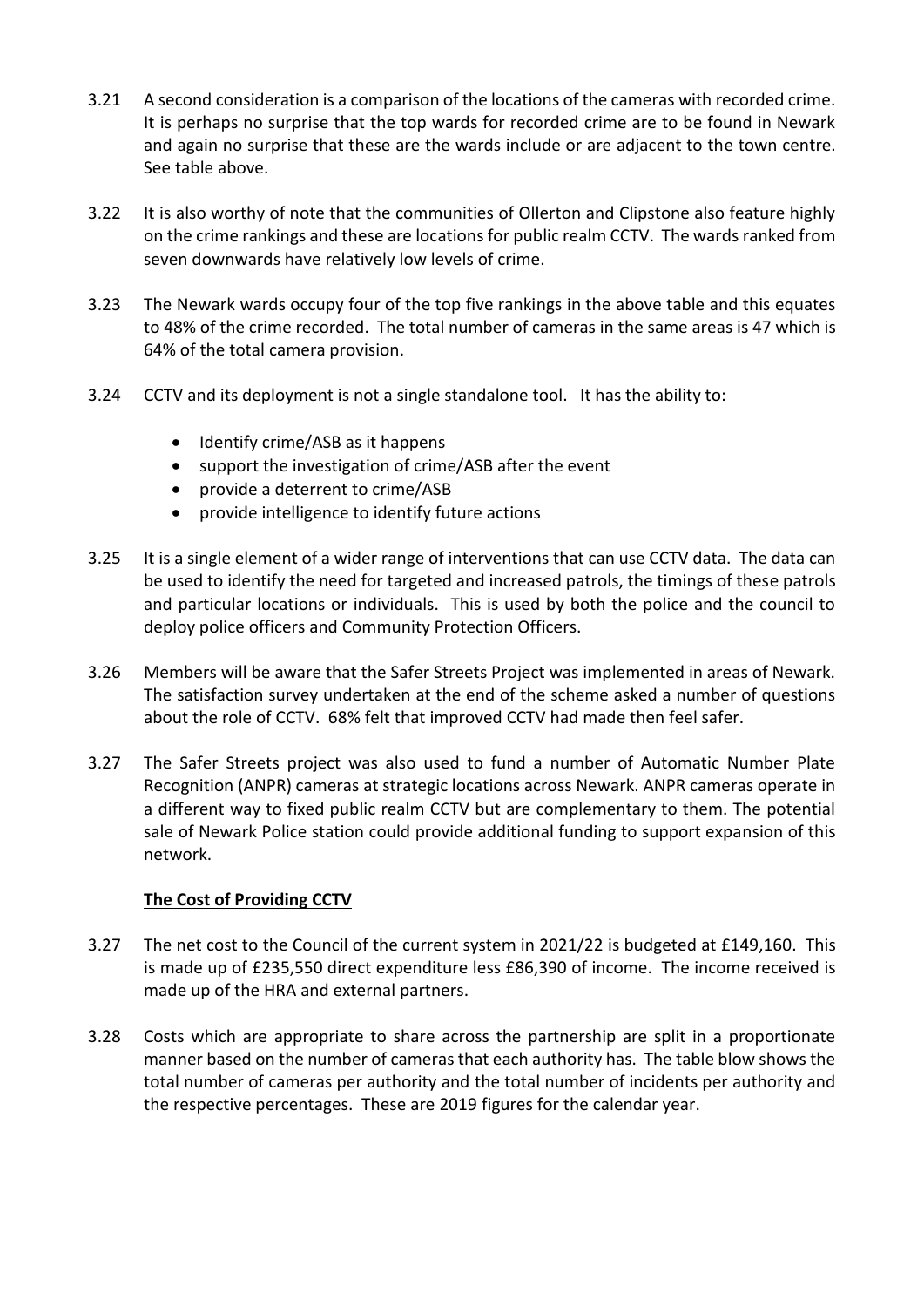| Area                   | Number of<br><b>Cameras</b> | Percentage of<br>cameras | <b>Number of</b><br><b>Incidents</b> | Percentage of total<br>incidents |
|------------------------|-----------------------------|--------------------------|--------------------------------------|----------------------------------|
| Newark and<br>Sherwood | 73                          | 44%                      | 1433                                 | 54%                              |
| Ashfield               | 28                          | 17.%                     | 891                                  | 33%                              |
| <b>Broxtowe</b>        | 65                          | 39%                      | 321                                  | 12%                              |
| <b>Total</b>           | 166                         | 100%                     | 2645                                 | 100%                             |

- 3.29 Over the past five years the public realm CCTV network has migrated in the main from a fibre cable network to a wireless network, although there are still some areas of the district that rely on a cable network, notably Ollerton and Clipstone. These has reduced the overall cost of the system.
- 3.30 The main expenditure items in the budget are associated with the basic running costs of the control room and the network. For example the annual cost of the cable network and the wireless network is around £35,000.
- 3.31 When the network was established there were agreements in place with Ollerton, Clipstone, Southwell and Newark to pay an annual contribution to the cost of CCTV in their localities. These agreements, with the exception of Southwell and Newark (who are currently renegotiating), have been allowed to lapse and no longer pay a contribution.
- 3.32 The CCTV control room is now located at Police headquarters at Sherwood Lodge. The partnership is charged rent for this facility. The police do not make any contribution towards the cost of running or maintaining the CCTV network.
- 3.33 A capital replacement programme to update all the cameras has previously bene agreed. This will improve the images captured by the cameras to evidential quality and will enhance the benefits from the system. This has been on hold pending the outcome of the review.

## **4.0 Proposals**

- 4.1 The figures in Appendix Two and the crime data in paragraph 3.1 above does indicate that we appear to have the majority of cameras in the correct locations. The locations outside Newark that feature on the crime data in ranking positions 4 and 6 are Ollerton and Clipstone, both of which have CCTV cameras. It should be remembered that the presence of CCTV cameras can act as a deterrent so the numbers of incidents is not necessarily the sole indicator to take into account.
- 4.2 There is potential to review the number of cameras we operate. As identified above there are some cameras that are very rarely used. Removing these from the network would demonstrate compliance with the code of practice, however, there is an equally strong argument that this review has indicted that the cameras, their location and use are in compliance with the code.
- 4.3 It is proposed therefore that no cameras are removed from the CCTV network and that the capital replacement programme is now implemented.
- 4.4 It is further proposed that the Business manager Public Protection develops a uniform charging mechanism based on a percentage recharge for each camera that can be used as a basis for negotiating with communities or organisations requesting additional cameras.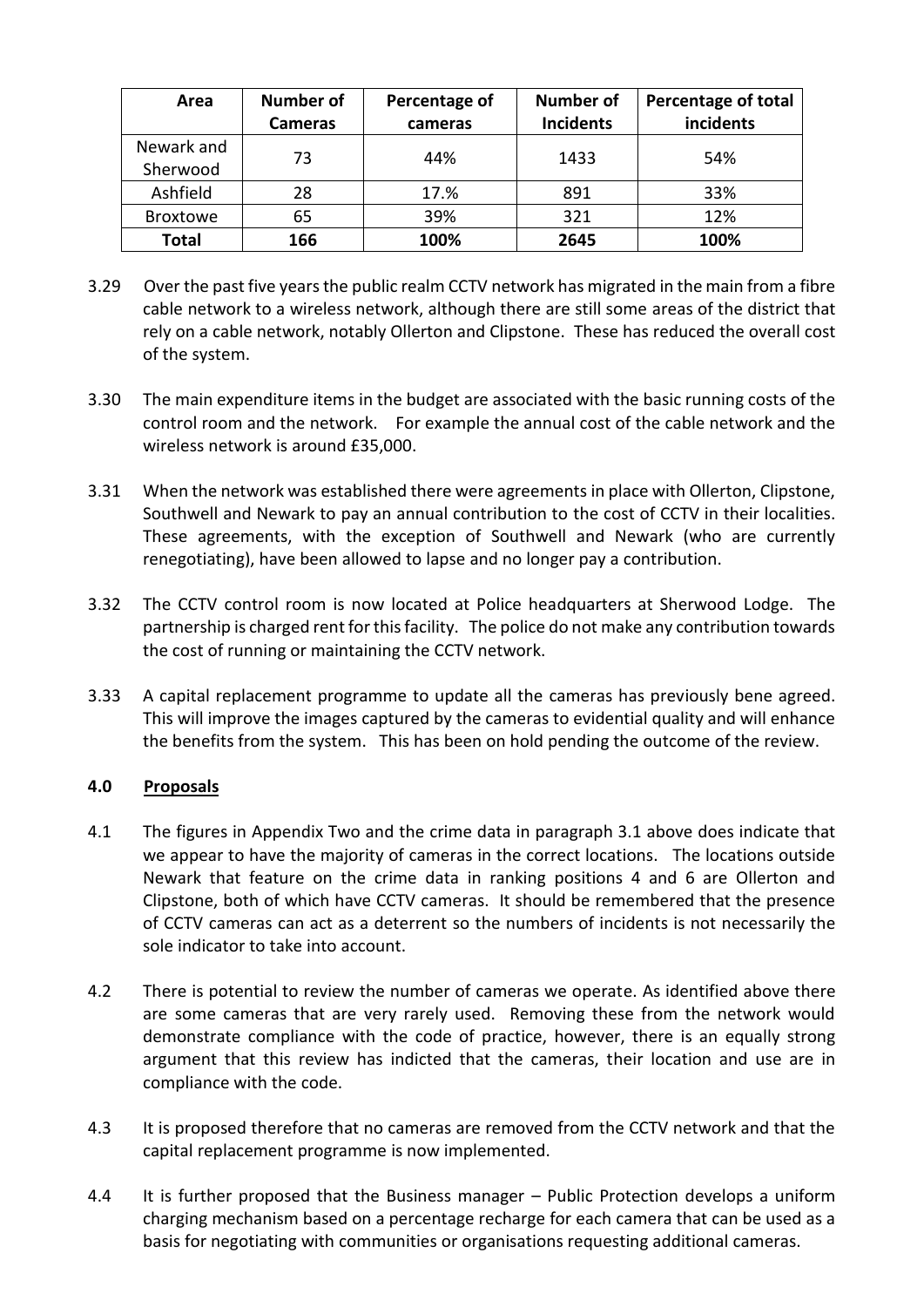4.5 One area for future development is the potential to put in place additional performance measures to link CCTV activity with outcomes from police investigations. Currently there is no supporting data to show how effective CCTV is in bring perpetrators to justice. It is proposed therefore that work is undertaken with the police to identify how this performance measure can be implemented.

## **5.0 Finance Comments (FIN21-22/9660)**

5.1 The net budget for the service in 2021/22 is £149,160. This does not include an allocation for Support Services or Capital Depreciation. The only costs that would potentially be affected by camera numbers are the control room (£6,120), and the maintenance contract (£15,690). Based on 73 cameras, this is approximately £298 per camera, per year. Although, that does assume the maintenance is evenly split over all cameras.

## **6.0 Equalities Implications**

6.1 Equalities implications have been considered and will be reviewed in light of any decision taken.

## **7.0 RECOMMENDATIONS**

- **(a) Members are asked to note the content of the report with particular reference to the strong link between the location of the cameras and recorded crime; and that,**
- **(b) no cameras are removed from the CCTV network; and that,**
- **(c) the CCTV capital replacement programme is now implemented; and that,**
- **(d) the Business Manager Public Protection works with the police to identify a performance measure that reflects the use of CCTV and crime investigation outcomes.**

#### Reason for Recommendations

To enable the Committee to review the CCTV service provision.

#### Background Papers

CCTV Code of Practice – Home Office

For further information please contact Alan Batty on 01636 655467

Matthew Finch Director – Communities and Environment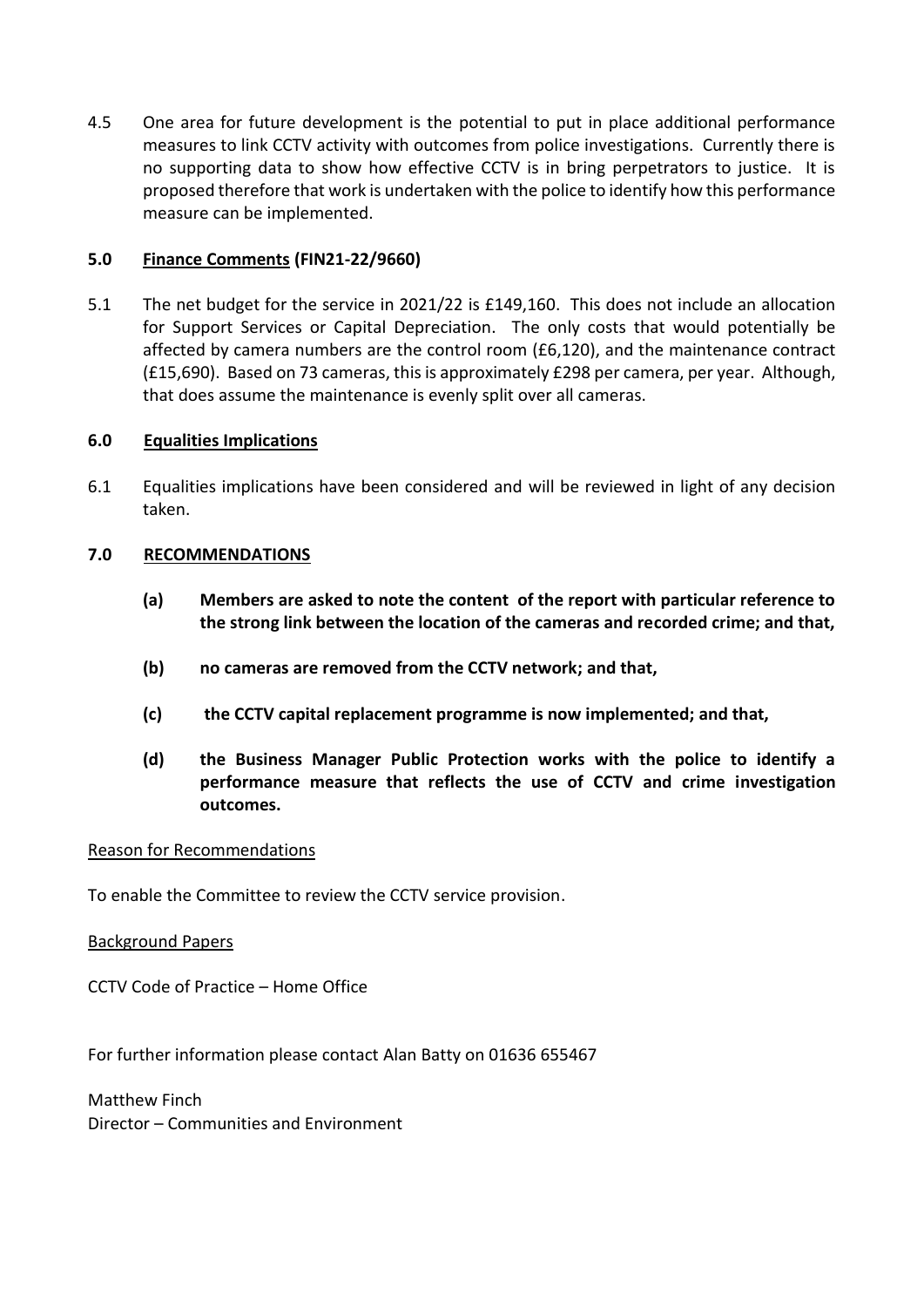

**Clusters showing the location of cameras in Newark and Sherwood**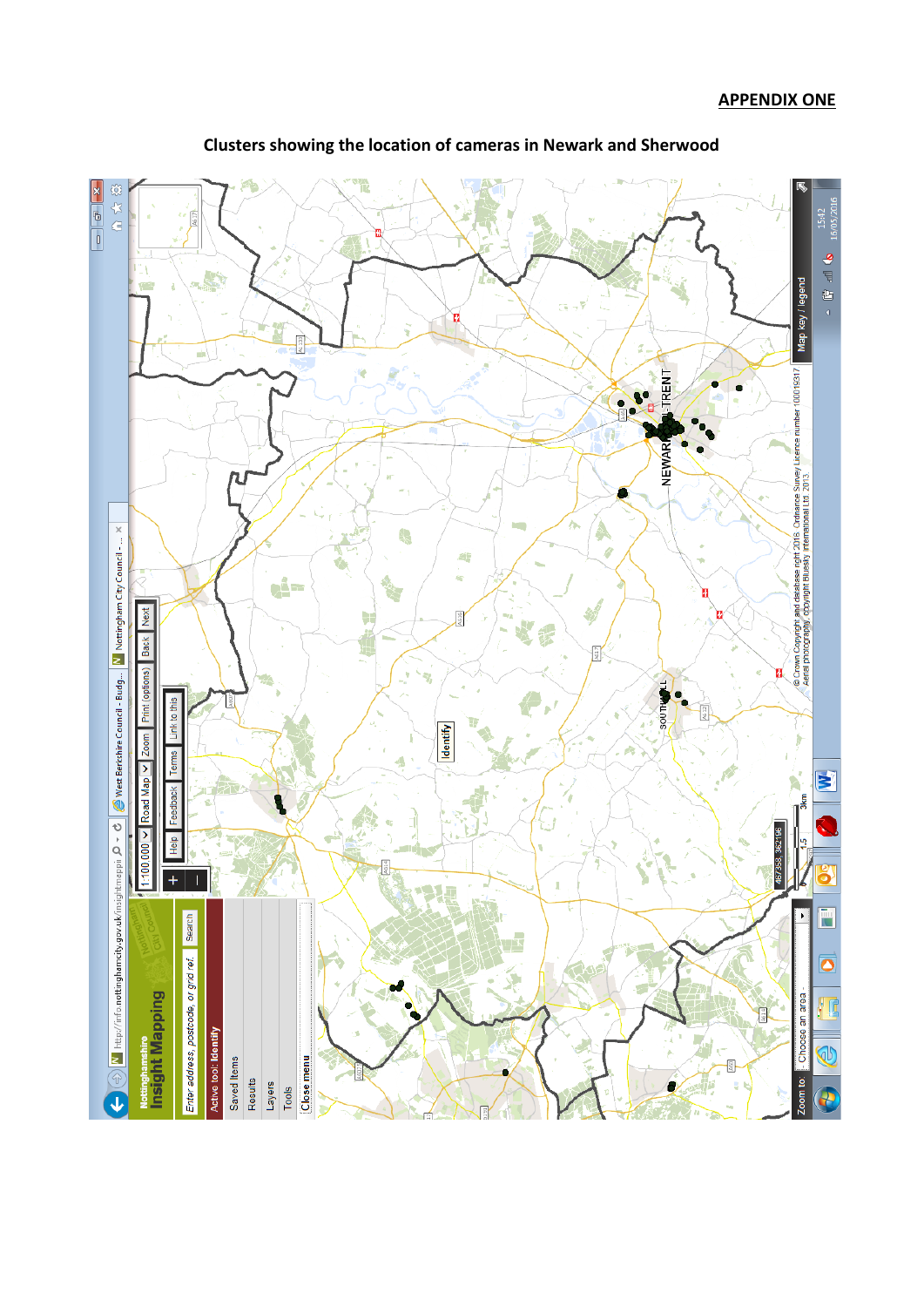| <b>Camera Number</b> | Location                           | Area   |
|----------------------|------------------------------------|--------|
| 1                    | <b>Bargate</b>                     | Newark |
| $\overline{2}$       | Castle roundabout                  | Newark |
| 3                    | Castlegate                         | Newark |
| 4                    | Castlegate / Millgate              | Newark |
| 5                    | Potterdyke Car park                | Newark |
| 6                    | <b>Lombard Street</b>              | Newark |
| 7                    | Carter gate                        | Newark |
| 8                    | London Road Car Park               | Newark |
| 9                    | <b>Balderton Gate</b>              | Newark |
| 10                   | <b>Carter Gate</b>                 | Newark |
| 11                   | <b>Market Place</b>                | Newark |
| 12                   | Market Place                       | Newark |
| 13                   | <b>Appleton Gate</b>               | Newark |
| 14                   | Sherwood Avenue Park               | Newark |
| 15                   | <b>Brunel Drive Depot</b>          | Newark |
| 16                   | <b>Stodman Street</b>              | Newark |
| 17                   | Middle Gate                        | Newark |
| 18                   | <b>Kirk Gate</b>                   | Newark |
| 19                   | <b>Church Street</b>               | Newark |
| 20                   | <b>Trent Bridge</b>                | Newark |
| 21                   | Riverside Play Area                | Newark |
| 22                   | Riverside Park / Tolney Lane       | Newark |
| 23                   | Riverside Car Park                 | Newark |
| 24                   | Riverside car park 2               | Newark |
| 25                   | <b>Castle Station CP</b>           | Newark |
| 26                   | <b>Waitrose Station CP</b>         | Newark |
| 27                   | Mather Road                        | Newark |
| 28                   | Mather Road Play Area              | Newark |
| 29                   | Castle House 1                     | Newark |
| 30                   | Castle House 2                     | Newark |
| 31                   | Castle House 3                     | Newark |
| 32                   | Castle House 4                     | Newark |
| 35                   | Hawtonville CC                     | Newark |
| 36                   | <b>Eton Avenue</b>                 | Newark |
| 38                   | Seven Hills (Quibells Lane)        | Newark |
| 39                   | Lakeside (London Road)             | Newark |
| 40                   | <b>Balderton Cricket</b>           | Newark |
| 41                   | Cleveland Square                   | Newark |
| 42                   | St Marks Lane                      | Newark |
| 43                   | St Marks 2                         | Newark |
| 44                   | St Marks/Service Yard              | Newark |
| 45                   | <b>St Marks Toilets</b>            | Newark |
| 46                   | <b>Sconce Park Monument Bridge</b> | Newark |
| 47                   | Devon Park - Valley Prospect       | Newark |
| 68                   | Yorke Drive                        | Newark |
| 69                   | Yorke Drive                        | Newark |
| 80                   | Newark Hospital                    | Newark |
| 81                   | Chatham Court                      | Newark |
| 82                   | Chatham Court                      | Newark |
| 83                   | Chatham Court                      | Newark |
| 84                   | Chatham Court                      | Newark |
| 87                   | Sconce Park 2                      | Newark |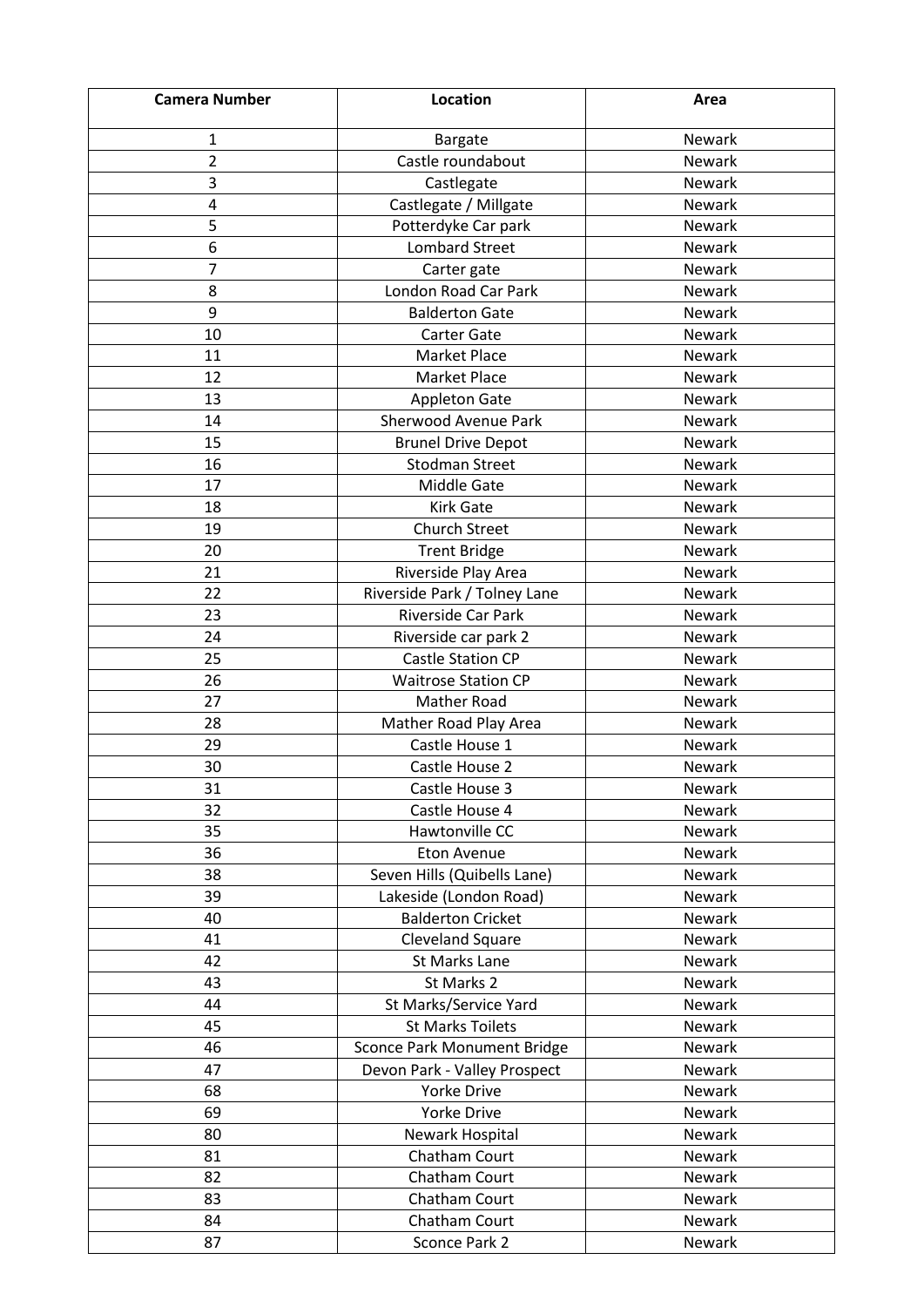| 88 | <b>Fenton Close</b>              | <b>Newark</b> |
|----|----------------------------------|---------------|
| 89 | <b>Bus Station</b>               | Newark        |
| 90 | <b>Bus Station</b>               | Newark        |
| 93 | Potterdyke Asda / Martindale     | Newark        |
|    | Lane                             |               |
| 60 | <b>Church Street</b>             | Southwell     |
| 61 | Queens Street                    | Southwell     |
| 62 | Kings Street Car Park            | Southwell     |
| 63 | Market Place/King Street         | Southwell     |
| 65 | <b>Church Street Car Park</b>    | Southwell     |
| 66 | <b>Bishops Drive</b>             | Southwell     |
| 67 | Leisure Centre                   | Southwell     |
| 70 | <b>Greendale Crescent</b>        | Clipstone     |
| 71 | Mansfield Road/Davis Close       | Clipstone     |
| 72 | Woodland Close Industrial Estate | Clipstone     |
| 73 | <b>Mansfield Road Shops</b>      | Clipstone     |
| 74 | <b>Third Avenue</b>              | Clipstone     |
| 75 | <b>Fifth Avenue</b>              | Clipstone     |
| 76 | Forest Rd, The Plough            | Ollerton      |
| 77 | Forest Rd, Beech Ave             | Ollerton      |
| 78 | Forest Rd Shops                  | Ollerton      |
| 79 | Forest Rd, Briar Road            | Ollerton      |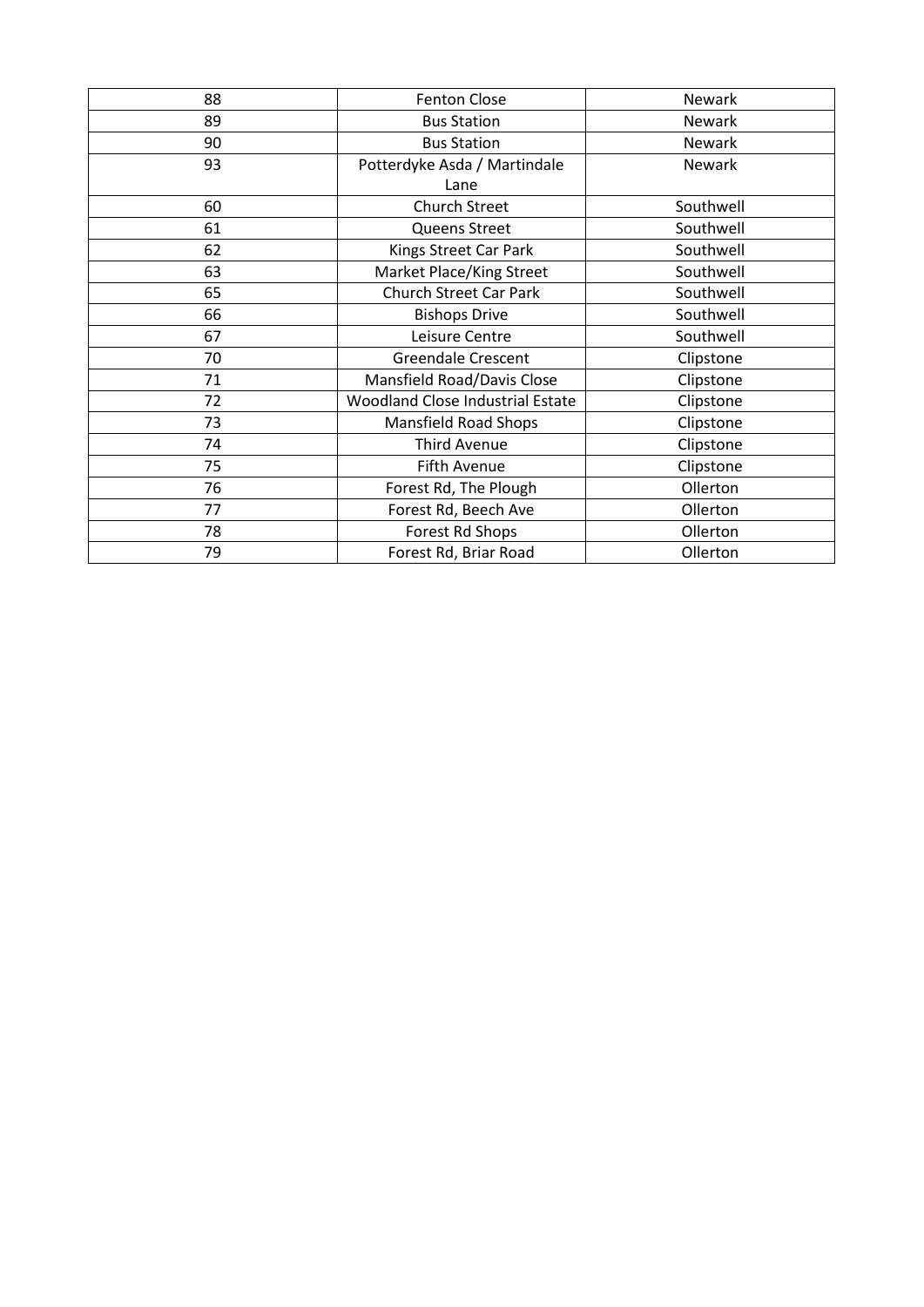# **Breakdown of incidents in Newark and Sherwood for 2019 and 2020**

| <b>Incident Type</b>          | <b>Number</b><br>for 2019 | Percentage<br>for 2019 | Rank<br>for<br>2019 | <b>Number</b><br>for<br>2020 | Percentage<br>for 2020 | <b>Rank</b><br>for<br>2020 |
|-------------------------------|---------------------------|------------------------|---------------------|------------------------------|------------------------|----------------------------|
|                               |                           |                        |                     |                              |                        |                            |
| <b>Anti-Social Behaviour</b>  | 205                       | 7.7                    | $\mathbf{1}$        | 269                          | 21.4                   | $\mathbf{1}$               |
| Suspicious                    | 203                       | 7.7                    | $\overline{2}$      | 167                          | 13.3                   | $\overline{2}$             |
| Public Order                  | 201                       | 7.6                    | 3                   | 145                          | 11.5                   | 3                          |
| <b>Traffic Offences</b>       | 117                       | 4.4                    | 4                   | 97                           | 7.7                    | $\overline{4}$             |
| Other                         | 86                        | 3.2                    | 5                   | 93                           | 7.4                    | 5                          |
| Robbery / Theft / Burglary    | 78                        | 2.9                    | 6                   | 67                           | 5.3                    | 6                          |
| Concern for                   |                           |                        | $\overline{7}$      | 57                           |                        | $\overline{7}$             |
| Safety/Collapsed person       | 74                        | 2.8                    |                     |                              |                        |                            |
| Shop Theft                    | 66                        | 2.5                    | 8                   | 42                           | 3.3                    | 9                          |
| <b>Missing Person</b>         | 56                        | 2.1                    | 9                   | 48                           | 3.8                    | 8                          |
| <b>Wanted Person</b>          | 54                        | 2.0                    | 10                  | 39                           | 3.1                    | 10                         |
| Assault                       | 47                        | 1.8                    | 11                  | 31                           | 2.5                    | 12                         |
| Domestic                      | 46                        | 1.7                    | 12                  | 26                           | 2.1                    | 14                         |
| <b>Road Traffic Collision</b> | 43                        | 1.6                    | 13                  | 32                           | 2.5                    | 12                         |
| <b>Alarms</b>                 | 35                        | 1.3                    | 14                  | 39                           | 3.1                    | 10                         |
| <b>Criminal Damage</b>        | 29                        | 1.1                    | 15                  | 33                           | 2.6                    | 11                         |
| <b>Drugs</b>                  | 21                        | 0.8                    |                     | 15                           | 1.2                    |                            |
| Self-Harm                     | 20                        | 0.8                    |                     | 8                            | 0.6                    |                            |
| <b>Emergency Services</b>     | 19                        | 0.7                    |                     | 20                           | 1.6                    | 15                         |
| Drunk & Disorderly            | 18                        | 0.7                    |                     | 8                            | 0.6                    |                            |
| Arson / Fire                  | 4                         | 0.2                    |                     | 6                            | 0.5                    |                            |
| Vehicle Crime                 | $\overline{2}$            | 0.08                   |                     | 9                            | 0.7                    |                            |
| Shop and Pub Watch            | $\overline{2}$            | 0.08                   |                     | $\mathbf{1}$                 | 0.08                   |                            |
| <b>Animal Welfare</b>         | $\mathbf{1}$              | 0.04                   |                     | 4                            | 0.3                    |                            |
| Sexual Assault                | $\overline{0}$            |                        |                     | $\overline{2}$               | 0.16                   |                            |
|                               |                           |                        |                     |                              |                        |                            |
| <b>Totals</b>                 | 1433                      | 100.00%                | 1259                | 1259                         | 100%                   |                            |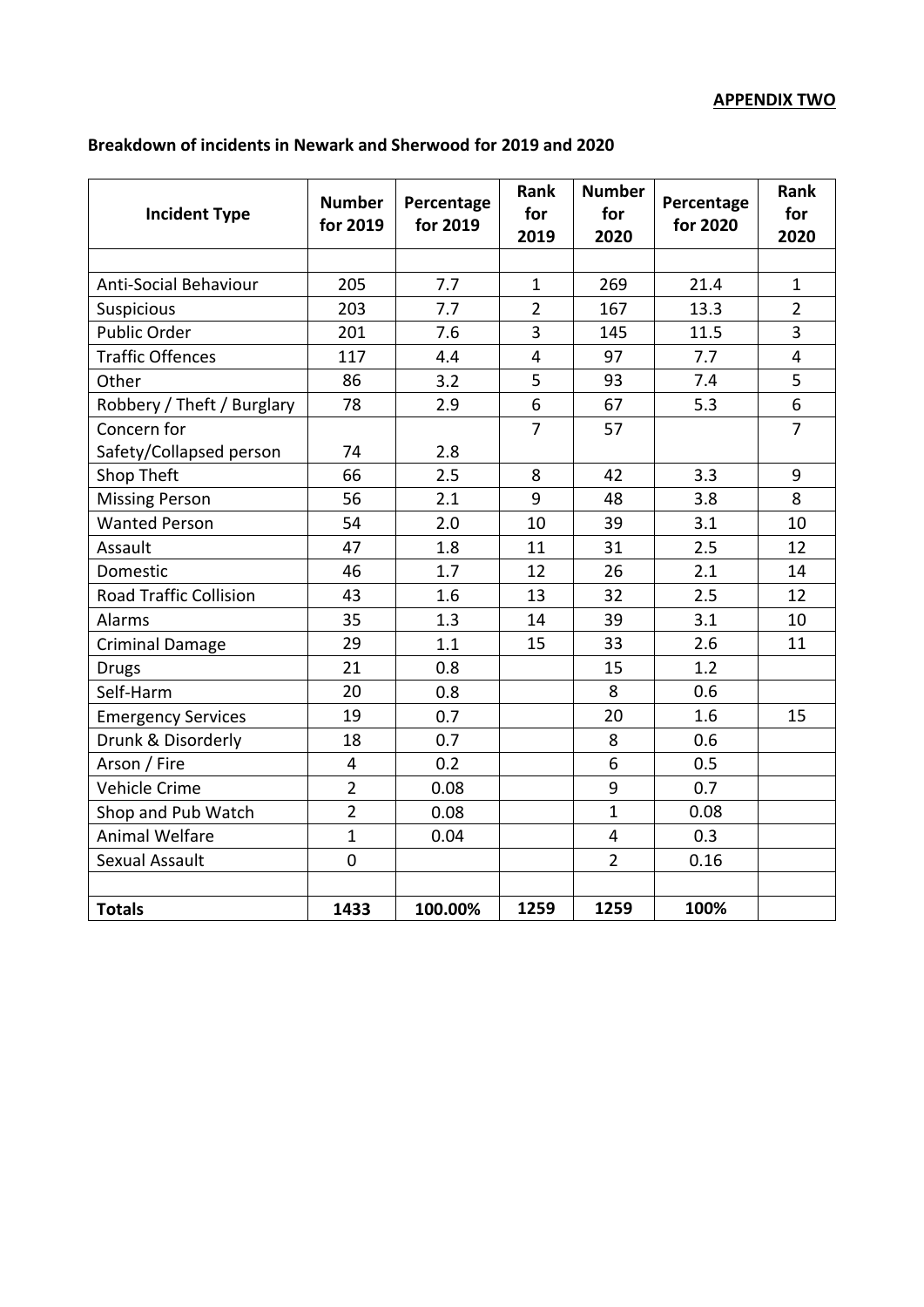| Camera<br>number | <b>Location</b>                | Area   | <b>Connection</b> | <b>Approx</b><br><b>Installation</b> |                | incidents per year |      |                      |              |                | Viewings per year |                 |                        |                |
|------------------|--------------------------------|--------|-------------------|--------------------------------------|----------------|--------------------|------|----------------------|--------------|----------------|-------------------|-----------------|------------------------|----------------|
|                  |                                |        |                   | date                                 | 2018           | 2019               | 2020 | 2021*<br>Jan-<br>Jun | <b>Total</b> | 2018           | 2019              | 2020            | $2021*$<br>Jan-<br>Jun | <b>Total</b>   |
| $1\,$            | <b>Bargate</b>                 | Newark | Wireless          | 2008                                 | 101            | 148                | 133  | 62                   | 444          | 28             | 54                | 11              | 6                      | 99             |
| $\overline{2}$   | Castle<br>roundabout           | Newark | Wireless          | 2008                                 | 96             | 131                | 84   | 88                   | 399          | 36             | 74                | 46              | 16                     | 172            |
| 3                | Castlegate                     | Newark | Wireless          | 2008                                 | 82             | 117                | 60   | 43                   | 302          | 24             | 56                | 25              | 12                     | 117            |
| $\overline{4}$   | Castlegate /<br>Millgate       | Newark | Wireless          | 2008                                 | 122            | 173                | 92   | 79                   | 466          | 27             | 74                | 32              | 18                     | 151            |
| 5                | Potterdyke Car<br>park         | Newark | Wireless          | 2008                                 | 63             | 85                 | 64   | 48                   | 260          | $\mathbf{1}$   | 6                 | $\overline{4}$  | 10                     | 21             |
| 6                | Lombard<br><b>Street</b>       | Newark | Wireless          | 2008                                 | 68             | 107                | 89   | 40                   | 304          | 18             | 57                | 29              | 16                     | 120            |
| $\overline{7}$   | Carter gate                    | Newark | Wireless          | 2008                                 | 179            | 268                | 212  | 121                  | 780          | 37             | 107               | 57              | 23                     | 224            |
| 8                | London Road<br>Car Park        | Newark | Wireless          | 2008                                 | 85             | 122                | 151  | 73                   | 431          | 21             | 45                | 27              | 18                     | 111            |
| 9                | <b>Balderton Gate</b>          | Newark | Wireless          | 2008                                 | 81             | 113                | 89   | 39                   | 322          | 30             | 56                | 24              | 12                     | 122            |
| $\overline{10}$  | <b>Carter Gate</b>             | Newark | Wireless          | 2008                                 | 221            | 312                | 203  | 133                  | 869          | 58             | 114               | $\overline{78}$ | 23                     | 273            |
| 11               | <b>Market Place</b>            | Newark | Wireless          | 2009                                 | 159            | 237                | 126  | 85                   | 607          | 52             | 109               | 36              | 16                     | 213            |
| 12               | <b>Market Place</b>            | Newark | Wireless          | 1999                                 | 116            | 174                | 136  | 68                   | 494          | 41             | 95                | 36              | 13                     | 185            |
| 13               | <b>Appleton Gate</b>           | Newark | Wireless          | 2004                                 | 24             | 33                 | 29   | 18                   | 104          | 21             | 33                | 10              | $\overline{4}$         | 68             |
| 14               | Sherwood<br><b>Avenue Park</b> | Newark | Wireless          | 2004                                 | 23             | 30                 | 19   | 18                   | 90           | 8              | 10                | 16              | $\overline{3}$         | 37             |
| 15               | <b>Brunel Drive</b><br>Depot   | Newark | Wireless          | 2014                                 | $\overline{3}$ | 5                  | 3    | $\overline{0}$       | 11           | $\overline{0}$ | $\overline{2}$    | $\overline{2}$  | $\overline{0}$         | $\overline{4}$ |
| 16               | Stodman<br><b>Street</b>       | Newark | Wireless          | 2008                                 | 106            | 169                | 160  | 81                   | 516          | 14             | 42                | 30              | 16                     | 102            |
| 17               | Middle Gate                    | Newark | Wireless          | 2008                                 | 68             | 92                 | 71   | 45                   | 276          | 13             | 28                | 27              | 14                     | 82             |
| 18               | <b>Kirk Gate</b>               | Newark | Wireless          | 2008                                 | 105            | 147                | 99   | 60                   | 411          | 27             | 57                | 39              | 19                     | 142            |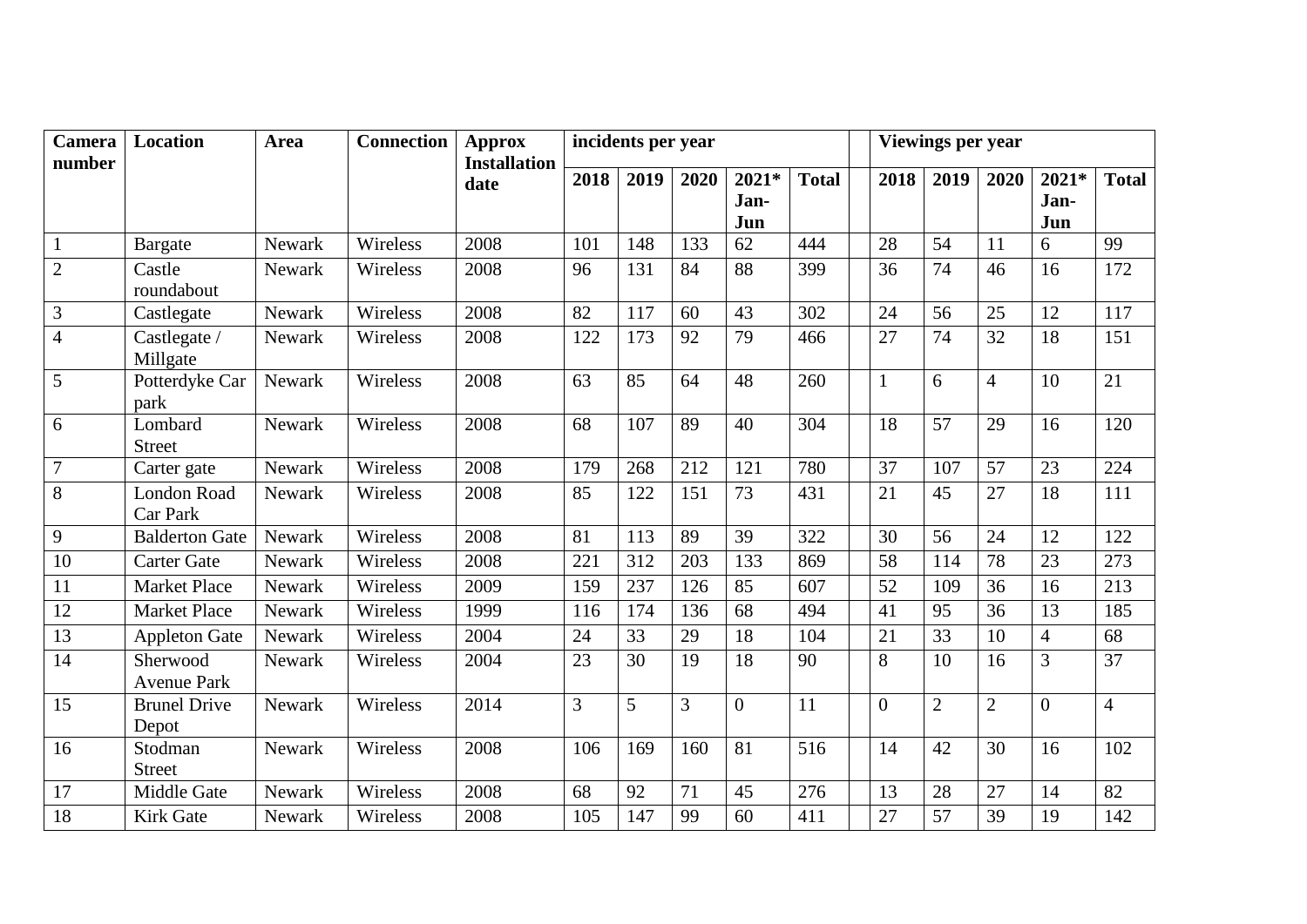| $\overline{19}$ | <b>Church Street</b>              | Newark | Wireless          | 2008 | 154            | 223            | 132            | 71             | 580            | 43             | 80             | 33             | 18             | 174             |
|-----------------|-----------------------------------|--------|-------------------|------|----------------|----------------|----------------|----------------|----------------|----------------|----------------|----------------|----------------|-----------------|
| $\overline{20}$ | <b>Trent Bridge</b>               | Newark | Wireless          | 2021 | 102            | 130            | 167            | 94             | 493            | 29             | 52             | 41             | 31             | 153             |
| $\overline{21}$ | Riverside Play<br>Area            | Newark | Wireless          | 2019 | 23             | 26             | 49             | 16             | 114            | 10             | 17             | 11             | 12             | 50              |
| 22              | Riverside Park<br>/ Tolney Lane   | Newark | Wireless          | 2001 | 25             | 30             | 57             | 21             | 133            | 15             | 24             | 19             | 14             | 72              |
| 23              | Riverside Car<br>Park             | Newark | Wireless          | 2019 | 8              | 10             | 5              | 3              | 26             | 12             | 19             | 12             | 14             | 57              |
| 24              | Riverside car<br>park 2           | Newark | Wireless          | 2019 | 9              | 10             | 13             | 5              | 37             | $\overline{0}$ | $\overline{0}$ | $\overline{0}$ | $\overline{4}$ | $\overline{4}$  |
| 25              | <b>Castle Station</b><br>CP       | Newark | Wireless          | 2001 | 2              | 5              | $\overline{7}$ | 8              | 22             | 5              | 6              | 6              | $\overline{2}$ | 19              |
| 26              | Waitrose<br><b>Station CP</b>     | Newark | Wireless          | 2001 | 8              | 17             | 11             | $\overline{7}$ | 43             | 6              | 10             | $\overline{4}$ | $\overline{2}$ | 22              |
| 27              | Mather Road                       | Newark | Wireless          | 2001 | $\overline{7}$ | 12             | 13             | 10             | 42             | $\mathbf{2}$   | $\overline{7}$ | 6              | $\mathbf{1}$   | 16              |
| 28              | Mather Road<br>Play Area          | Newark | Wireless          | 2001 | 8              | 9              | 15             | $\overline{7}$ | 39             | $\overline{2}$ | $\overline{7}$ | 6              | $\overline{0}$ | 15              |
| $\overline{29}$ | Castle House 1                    | Newark | Internal<br>fibre | 2017 | $\overline{0}$ | $\Omega$       | $\overline{0}$ | $\overline{2}$ | $\overline{2}$ | $\Omega$       | $\overline{0}$ | $\overline{0}$ | $\Omega$       | $\overline{0}$  |
| 30              | Castle House 2                    | Newark | Internal<br>fibre | 2017 | 5              | 6              | 18             | $\overline{7}$ | 36             | $\overline{0}$ | $\overline{0}$ | $\Omega$       | $\overline{0}$ | $\overline{0}$  |
| 31              | Castle House 3                    | Newark | Internal<br>fibre | 2017 | $\overline{2}$ | $\overline{2}$ | 6              | $\overline{3}$ | 13             | $\Omega$       | $\overline{0}$ | $\theta$       | $\Omega$       | $\overline{0}$  |
| $\overline{32}$ | Castle House 4                    | Newark | Internal<br>fibre | 2017 | $\mathbf{1}$   | $\mathbf{1}$   | $\overline{0}$ |                | 3              | $\overline{0}$ | $\overline{2}$ | $\overline{0}$ | $\overline{0}$ | $\overline{2}$  |
| $\overline{35}$ | Hawtonville<br>CC                 | Newark | Wireless          | 2008 | 14             | 26             | 52             | 39             | 131            | $\overline{4}$ | 14             | 10             | 6              | $\overline{34}$ |
| $\overline{36}$ | Eton Avenue                       | Newark | Wireless          | 2001 | 23             | 51             | 45             | 49             | 168            | 6              | 22             | 13             | 6              | 47              |
| 38              | Seven Hills<br>(Quibells<br>Lane) | Newark | <b>BT</b> Fibre   | 2002 | 11             | 12             | 6              | 3              | 32             | $\overline{0}$ | $\overline{3}$ | $\overline{2}$ | $\overline{4}$ | 9               |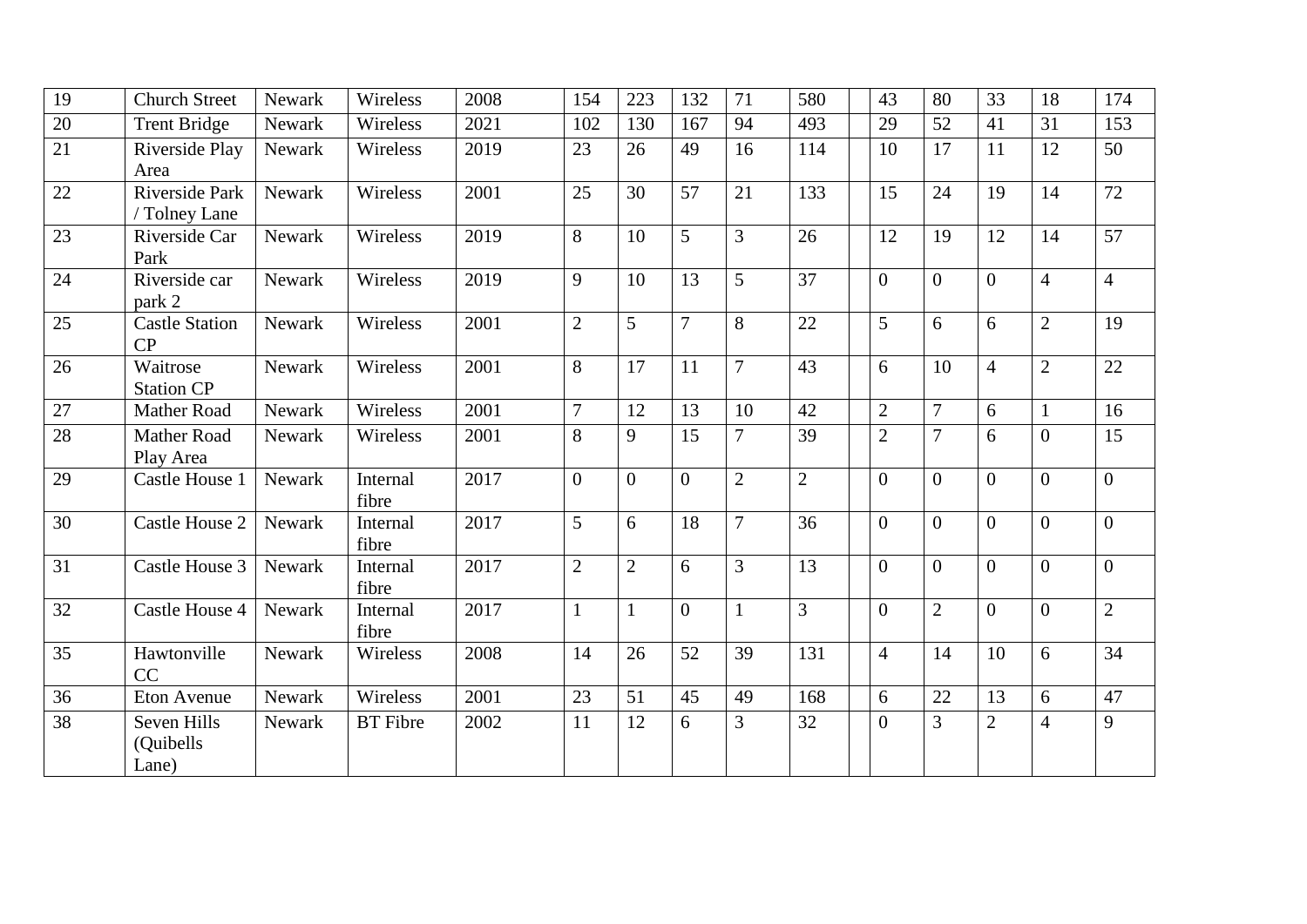| 39              | Lakeside<br>(London<br>Road)                    | Newark | <b>BT</b> Fibre          | 2008 | 24             | 29 | 67     | 38             | 158 | 3              | 9                | 9            | 10             | 31              |
|-----------------|-------------------------------------------------|--------|--------------------------|------|----------------|----|--------|----------------|-----|----------------|------------------|--------------|----------------|-----------------|
| 40              | <b>Balderton</b><br>Cricket                     | Newark | Wireless to<br><b>BT</b> | 2021 |                |    |        | 14             | 14  |                |                  |              | 6              | 6               |
| $\overline{41}$ | Cleveland<br>Square                             | Newark | Wireless                 | 2020 | 16             | 29 | 28     | 30             | 103 | 9              | 20               | 13           | 9              | $\overline{51}$ |
| 42              | <b>St Marks Lane</b>                            | Newark | Wireless                 | 2003 | 29             | 47 | 38     | 15             | 129 | 11             | $\overline{33}$  | 14           | $\overline{7}$ | 65              |
| 43              | St Marks 2                                      | Newark | Wireless                 | 2003 | 18             | 28 | 41     | 15             | 102 | 8              | 22               | 16           | 7              | 53              |
| $\overline{44}$ | St<br>Marks/Service<br>Yard                     | Newark | Wireless                 | 2003 | 14             | 17 | 18     | $\mathbf{1}$   | 50  | 9              | 13               | 8            | 9              | 39              |
| 45              | <b>St Marks</b><br>Toilets                      | Newark | Wireless                 | 2009 | 23             | 37 | 40     | 13             | 113 | 5              | 15               | 9            | 3              | 32              |
| 46              | <b>Sconce Park</b><br>Monument<br><b>Bridge</b> | Newark | Wireless                 | 2005 | 16             | 21 | 15     | 21             | 73  | 3              | $\overline{7}$   | 5            | 9              | 24              |
| 47              | Devon Park -<br>Valley<br>Prospect              | Newark | Wireless                 | 2005 | 10             | 12 | 3      | $\overline{4}$ | 29  | 5              | $\overline{7}$   | $\theta$     | 5              | 17              |
| 68              | <b>Yorke Drive</b>                              | Newark | Wireless                 | 2000 | 17             | 22 | 26     | 15             | 80  | $\mathbf{2}$   | 15               | 17           | 5              | 39              |
| 69              | <b>Yorke Drive</b>                              | Newark | Wireless                 | 2000 | 22             | 27 | 41     | 16             | 106 | $\overline{2}$ | 13               | 23           | 5              | 43              |
| 80              | Newark<br>Hospital                              | Newark | Wireless                 | 2007 | $\overline{7}$ | 15 | 22     | 9              | 53  | $\overline{0}$ | $\boldsymbol{0}$ | 3            | $\overline{0}$ | 3               |
| 81              | Chatham<br>Court                                | Newark | Wireless                 | 2007 | 25             | 38 | 55     | 21             | 139 | 8              | 35               | 17           | 10             | 70              |
| $\overline{82}$ | Chatham<br>Court                                | Newark | Wireless                 | 2008 | 8              | 9  | 19     | 5              | 41  | $\overline{4}$ | 17               | 10           | 8              | 39              |
| 83              | Chatham<br>Court                                | Newark | Wireless                 | 2008 | 22             | 28 | 31     | 9              | 90  | 6              | 28               | 14           | $\overline{2}$ | 50              |
| 84              | Chatham<br>Court                                | Newark | Wireless                 | 2008 | 23             | 32 | 29     | 14             | 98  | 6              | 30               | 14           | 9              | 59              |
| 87              | Sconce Park 2                                   | Newark | Wireless                 | 2010 | $\overline{7}$ | 9  | $\tau$ | 5              | 28  | 3              | 3                | $\mathbf{0}$ | 3              | 9               |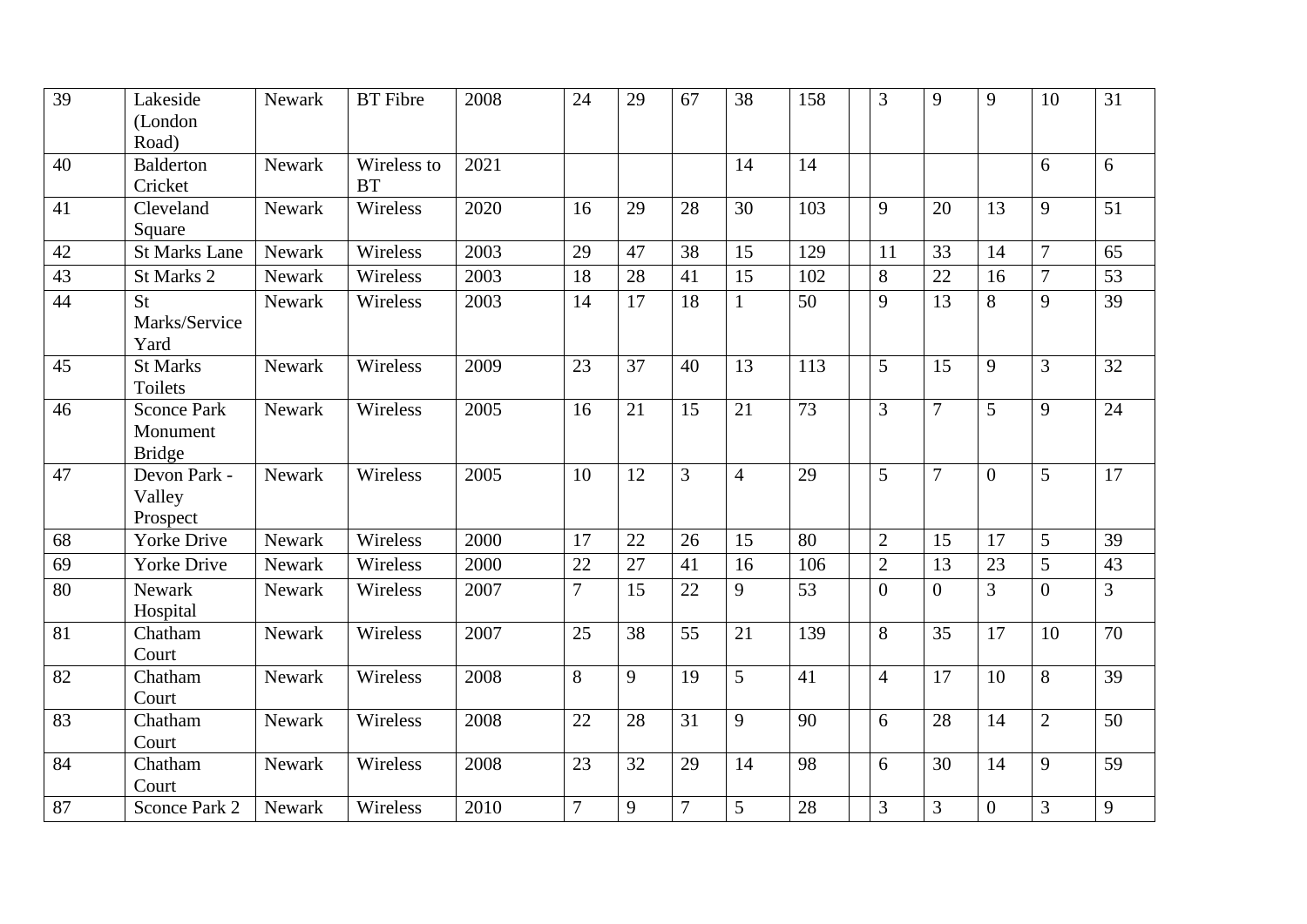| 88              | <b>Fenton Close</b>                        | Newark    | Wireless                 | 2007 | 5              | 7              | 9              | $\overline{2}$ | 23  | $\overline{0}$   | $\mathbf{1}$     | 12               | $\mathbf{1}$     | 14             |
|-----------------|--------------------------------------------|-----------|--------------------------|------|----------------|----------------|----------------|----------------|-----|------------------|------------------|------------------|------------------|----------------|
| 89              | <b>Bus Station</b>                         | Newark    | Wireless                 |      | 8              | 15             | 8              | 6              | 37  | 6                | 12               | 5                | $\overline{4}$   | 27             |
| 90              | <b>Bus Station</b>                         | Newark    | Wireless                 |      | $\overline{7}$ | 8              | 11             | $\overline{4}$ | 30  | $\sqrt{2}$       | 3                | $\mathbf{1}$     | $\overline{0}$   | 6              |
| 93              | Potterdyke<br>Asda /<br>Martindale<br>Lane | Newark    | Wireless                 |      | 35             | 50             | 31             | 16             | 132 | $\mathbf{1}$     | 8                | $\overline{4}$   | $\overline{4}$   | 17             |
| 60              | <b>Church Street</b>                       | Southwell | Wireless                 | 2010 | 17             | 24             | 9              | 10             | 60  | $\mathbf{1}$     | 5                | $\overline{0}$   | 3                | 9              |
| 61              | <b>Queens Street</b>                       | Southwell | Wireless                 | 2010 | 6              | $\overline{7}$ | 14             | 9              | 36  | $\mathbf{1}$     | $\overline{c}$   | $\overline{2}$   | $\overline{3}$   | 8              |
| $\overline{62}$ | <b>Kings Street</b><br><b>Car Park</b>     | Southwell | Wireless                 | 2000 | $\overline{4}$ | 5              | $\overline{4}$ | $\overline{2}$ | 15  | $\mathbf{1}$     | $\overline{3}$   | $\mathbf{1}$     | $\overline{0}$   | 5              |
| 63              | Market<br>Place/King<br><b>Street</b>      | Southwell | Wireless                 | 2000 | 11             | 15             | 12             | $\overline{7}$ | 45  | $\overline{2}$   | $\overline{7}$   | $\overline{4}$   | $\mathbf{1}$     | 14             |
| 65              | <b>Church Street</b><br>Car Park           | Southwell | Wireless                 | 2008 | 6              | 6              | $\overline{2}$ | $\overline{2}$ | 16  | $\mathbf{1}$     | $\overline{2}$   | $\overline{0}$   | $\mathbf{1}$     | $\overline{4}$ |
| 66              | <b>Bishops Drive</b>                       | Southwell | Wireless                 | 2021 | $\overline{3}$ | 3              | 10             | $\overline{4}$ | 20  | $\overline{0}$   | $\mathbf{1}$     | $\overline{0}$   | $\overline{2}$   | 3              |
| 67              | Leisure Centre                             | Southwell | Wireless                 | 2000 | $\mathfrak{Z}$ | $\overline{4}$ | 10             | 3              | 20  | $\mathbf{1}$     | $\boldsymbol{0}$ | $\boldsymbol{0}$ | $\mathbf{1}$     | $\sqrt{2}$     |
| $\overline{70}$ | Greendale<br>Crescent                      | Clipstone | Wireless to<br><b>BT</b> | 2007 | 5              | 5              | 9              | $\overline{4}$ | 23  | $\mathbf{1}$     | $\overline{4}$   | $\overline{4}$   | $\overline{0}$   | 9              |
| 71              | Mansfield<br>Road/Davis<br>Close           | Clipstone | <b>BT</b> Fibre          | 2007 | $\overline{4}$ | 6              | 5              | $\overline{7}$ | 22  | $\overline{0}$   | 5                | 3                | $\overline{0}$   | 8              |
| 72              | Woodland<br>Close<br>Industrial<br>Estate  | Clipstone | <b>BT</b> Fibre          | 2007 | 2              | $\overline{4}$ | 1              | $\mathbf{1}$   | 8   | $\mathbf{1}$     | $\overline{3}$   | $\mathbf{1}$     | $\overline{0}$   | 5              |
| 73              | Mansfield<br>Road Shops                    | Clipstone | <b>BT</b> Fibre          | 2007 | 5              | 9              | 8              | 7              | 29  | $\overline{0}$   | 1                | $\overline{2}$   | $\overline{2}$   | 5              |
| 74              | Third Avenue                               | Clipstone | <b>BT</b> Fibre          | 2006 | $\overline{2}$ | $\overline{2}$ | 5              | $\overline{2}$ | 11  | $\boldsymbol{0}$ | 3                | $\mathbf{1}$     | $\boldsymbol{0}$ | $\overline{4}$ |
| 75              | <b>Fifth Avenue</b>                        | Clipstone | <b>BT</b> Fibre          | 2006 | $\sqrt{2}$     | 3              | 3              | 8              | 16  | $\boldsymbol{0}$ | $\mathbf{1}$     |                  | $\overline{0}$   | $\sqrt{2}$     |
| 76              | Forest Rd, The<br>Plough                   | Ollerton  | <b>BT</b> Fibre          | 2006 | 31             | 48             | 30             | 24             | 133 | $\mathbf{1}$     | $\overline{4}$   | $\overline{4}$   | $\overline{4}$   | 13             |